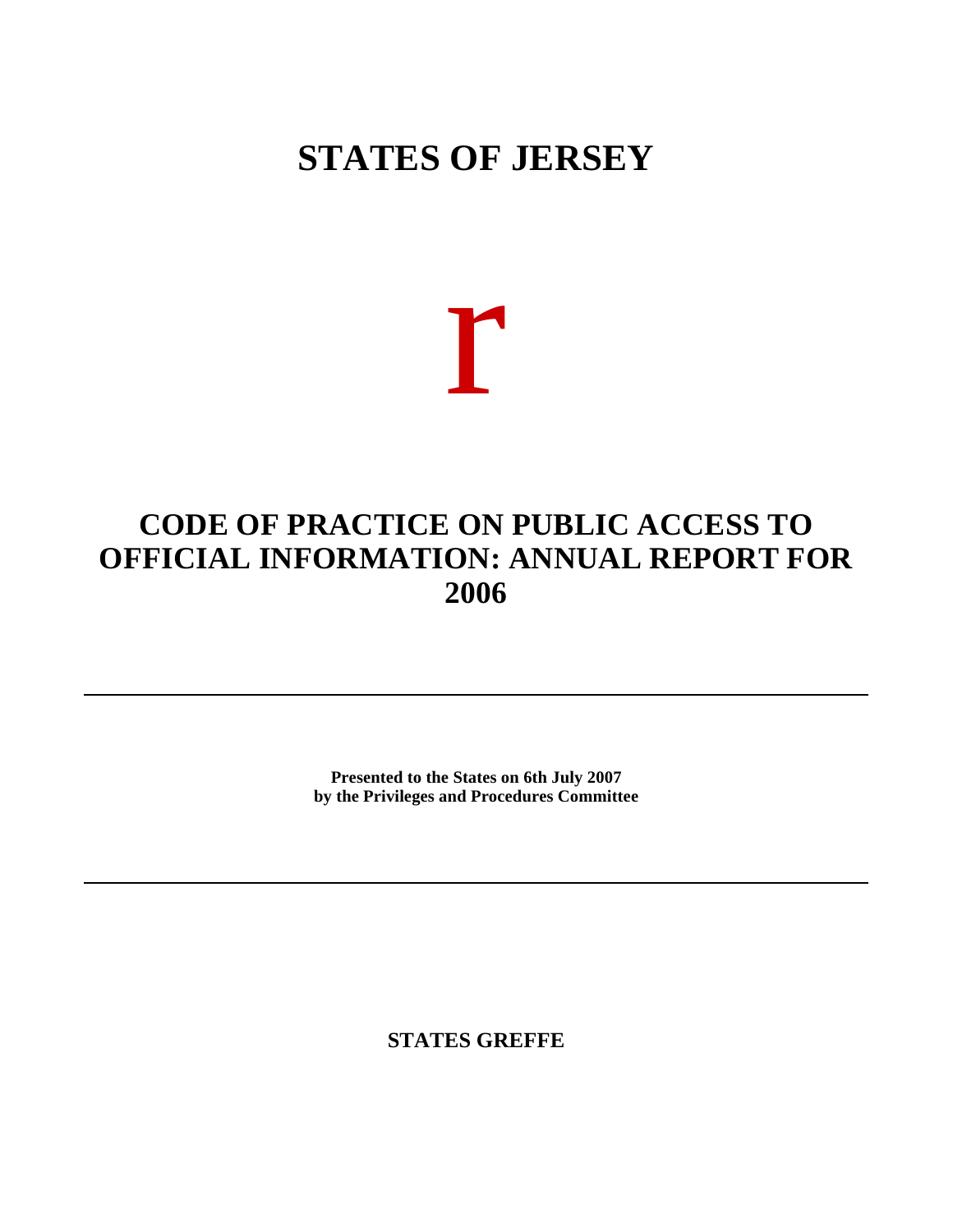#### **REPORT**

#### **Introduction**

The Code of Practice on Public Access to Official Information was approved by the States on 20th July 1999 and came into force on 20th January 2000. A revised Code of Practice was adopted by the States on 8th June 2004.

The Code constitutes a States' policy and affects the States, Ministers and their Departments, Committees, Panels and any sub-committees and sub-panels.

The Code confers –

- a general right of access to information held by authorities which is (a) not exempt, and (b) create after 20th January 2000;
- a right of access to personal information, that is information about an identifiable individual, subject to exemptions, and while safeguarding an individual's right to privacy. The authority has an obligation to correct any personal information held about an individual that is shown to be incomplete, inaccurate or misleading, except that expressions of opinion given conscientiously and without malice will be unaffected. For personal information, access is retrospective;
- a right of access to agendas, support papers and minutes, where these do not contain confidential information.

Further to the foregoing, the Code now includes provisions which have resulted in the creation of a central 'Information Asset Register'. The purpose of the Information Asset Register is to provide the public with a single, readily accessible point of access to the following –

- (a) strategic and/or policy reports;
- (b) reports deemed to be of public interest;
- (c) third-party reports or consultancy documents, which have been prepared for the authority or which are under preparation, where the cost of the report/document exceeds an amount fixed from time to time by the Privileges and Procedures Committee;
- (d) all unpublished third-party reports or consultancy documents which are over 5 years old.

The names of any such reports are added by Departments to the Information Asset Register which is now maintained on the States website (<www.gov.je>). In the case of third-party reports or consultancy documents, details of their status and cost of preparation are also included within the Register. Increased efforts have been made to improve and update the information asset register to ensure that it is up to date.

The Code has established a minimum standard of openness and accountability by the States of Jersey, which may, by its very nature, be exceeded.

This report reflects the statistics of the working of the Code in its sixth year of operation.

#### **Monitoring statistics**

#### A. Applications to departments from the public

The number of enquiries received during the year ending 31st December 2006 was as follows –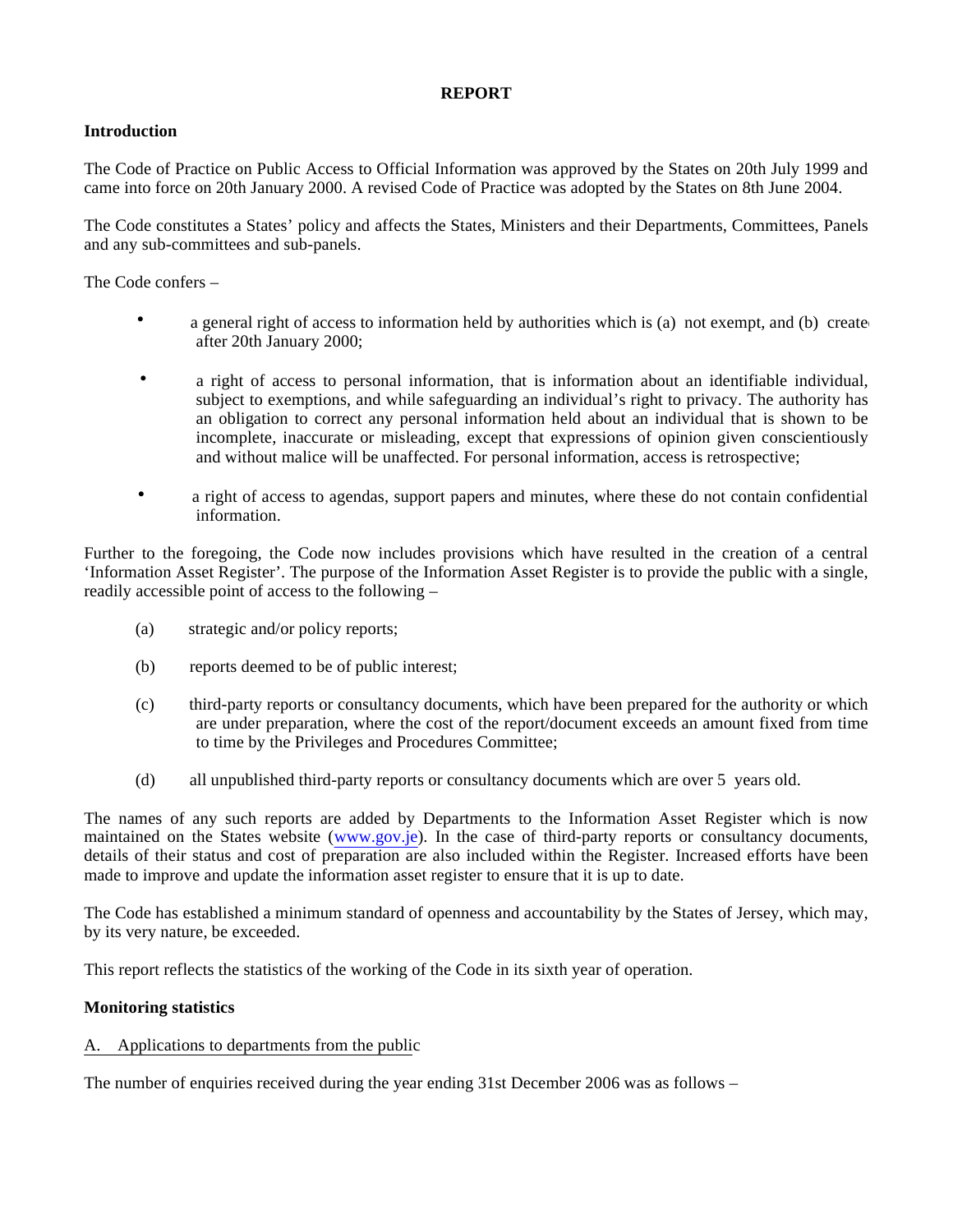#### *Economic Development Department*

| Number of applications:                                    |                  |
|------------------------------------------------------------|------------------|
| Number of applicants submitting more than one request:     |                  |
| Number of applications from private individuals:           |                  |
| Number of applications from journalists:                   | $\theta$         |
| Number of requests for personal information:               | $\left( \right)$ |
| Number of applications dealt with within 21 days:          |                  |
| Number of requests for which a charge was made:            |                  |
| Number of requests refused:                                |                  |
| Number of appeals to President (data protection register): |                  |

#### *Education, Sport and Culture Department*

| Number of applications:                                    |               |
|------------------------------------------------------------|---------------|
| Number of applicants submitting more than one request:     |               |
| Number of applications from private individuals:           |               |
| Number of applications from journalists:                   |               |
| Number of requests for personal information:               | $\gamma$      |
| Number of applications dealt with within 21 days:          |               |
| Number of requests for which a charge was made:            |               |
| Number of requests refused:                                | $\mathcal{D}$ |
| Number of appeals to President (data protection register): |               |
|                                                            |               |

#### *Health and Social Services Department*

| Number of applications:                                    | 55              |
|------------------------------------------------------------|-----------------|
| Number of applicants submitting more than one request:     |                 |
| Number of applications from private individuals:           | 54              |
| Number of applications from journalists:                   |                 |
| Number of requests for personal information:               | 54              |
| Number of applications dealt with within 21 days:          | $\overline{38}$ |
| Number of requests for which a charge was made:            | 13              |
| Number of requests refused:                                | C               |
| Number of appeals to President (data protection register): |                 |
|                                                            |                 |

Note: Refusals were made on the basis of Exemption  $3.21(a)(xv)$  in that such disclosure would, or might be liable to cause harm to the physical or mental health, or emotional condition, of the applicant whose information is held for the purposes of health or social care, including child care.

#### *Home Affairs Department*

| Number of applications:                               |  |
|-------------------------------------------------------|--|
| Number of applicants submitting more than on request: |  |
| Number of applications from private individuals:      |  |
|                                                       |  |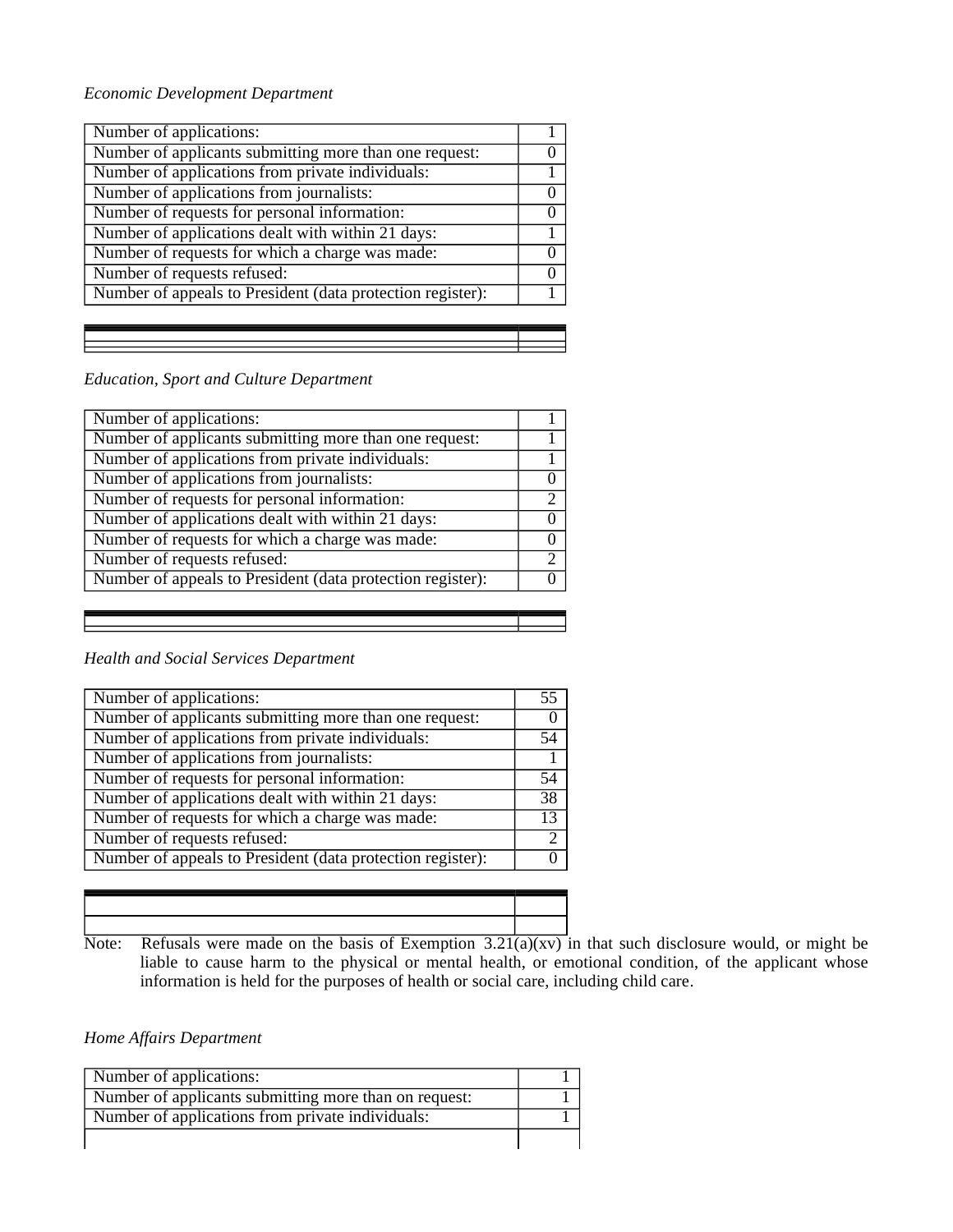| Number of applications from journalists:                   |  |
|------------------------------------------------------------|--|
| Number of requests for personal information:               |  |
| Number of applications dealt with within 21 days:          |  |
| Number of requests for which a charge was made:            |  |
| Number of requests refused:                                |  |
| Number of appeals to President (data protection register): |  |
|                                                            |  |

#### *Planning and Building Services*

| Number of applications:                                    |  |
|------------------------------------------------------------|--|
| Number of applicants submitting more than on request:      |  |
| Number of applications from private individuals:           |  |
| Number of applications from journalists:                   |  |
| Number of requests for personal information:               |  |
| Number of applications dealt with within 21 days:          |  |
| Number of requests for which a charge was made:            |  |
| Number of requests refused:                                |  |
| Number of appeals to President (data protection register): |  |
|                                                            |  |

Note: Refusals were made on the basis of Exemption  $3.2.1(a)(\dot{x})$  in that such disclosure would, or might be liable to prejudice the competitive position of a third party, if and so long as its disclosure would, by revealing commercial information supplied by a third party, be likely to cause significant damage to the lawful commercial or professional activities of the third party.

#### *States of Jersey Police*

| Number of applications:                                    |   |
|------------------------------------------------------------|---|
| Number of applicants submitting more than one request:     |   |
| Number of applications from private individuals:           | 8 |
| Number of applications from journalists:                   |   |
| Number of requests for personal information:               |   |
| Number of applications dealt with within 21 days:          |   |
| Number of requests for which a charge was made:            |   |
| Number of requests refused:                                |   |
| Number of appeals to President (data protection register): |   |
|                                                            |   |

Note: Refusals were made on the basis of Exemption 3.2.1(a)(iii) in that such disclosure would, or might be liable to prejudice legal proceedings or the proceedings of any tribunal, public enquiry, Complaints Board or other formal investigation and Exemption  $3.2.1(a)(vi)$  in that such disclosure would, or might be liable to prejudice the prevention, investigation or detection of crime, the apprehension or prosecution of offenders, or the security of any property.

*States Greffe*

| Number of applications:                                |  |
|--------------------------------------------------------|--|
| Number of applicants submitting more than one request: |  |
| Number of applications from private individuals:       |  |
|                                                        |  |